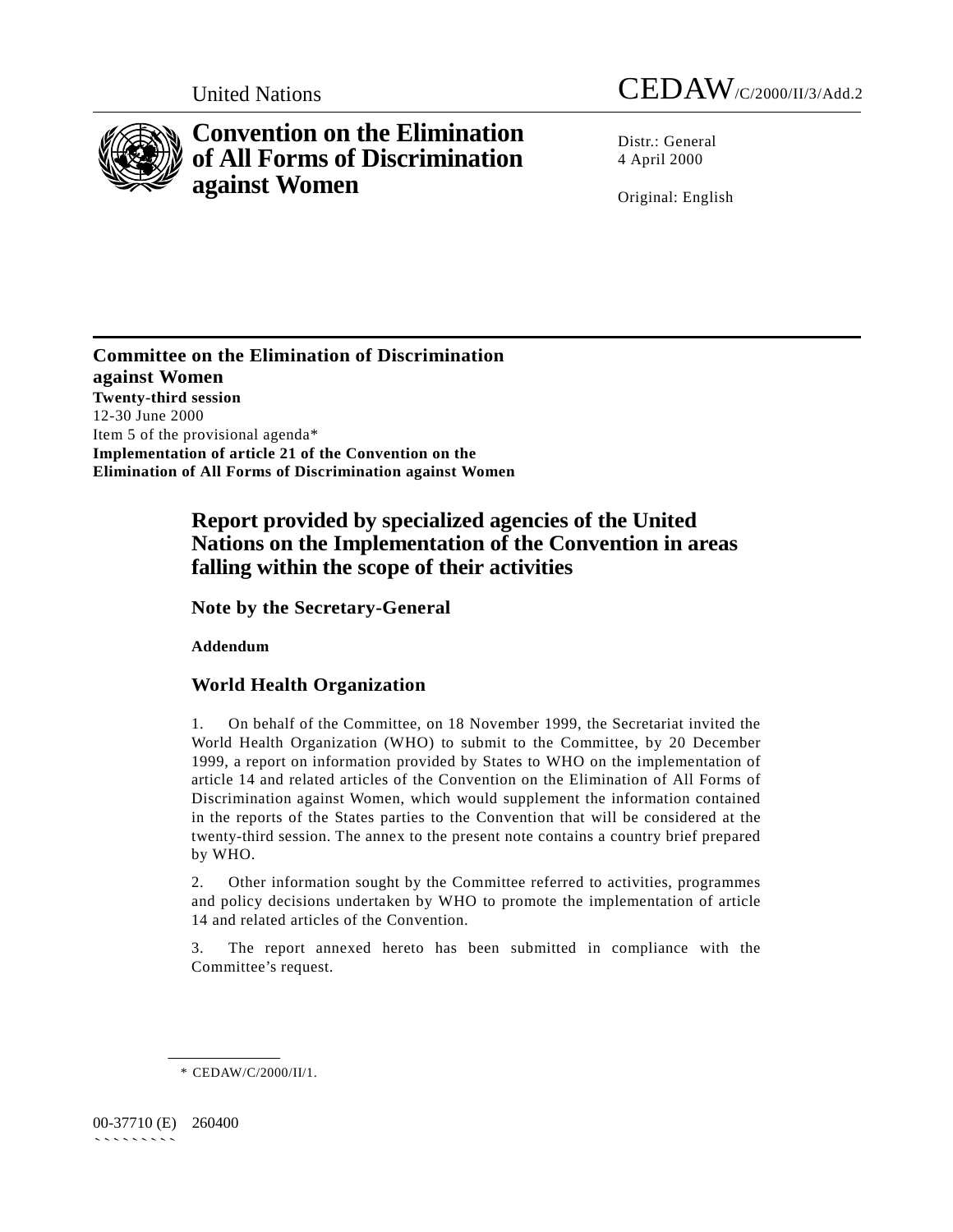### **Annex**

## **Report of the World Health Organization to the Committee on the Elimination of Discrimination against Women at its twenty-third session (June 2000)**

## **Introduction**

1. Under article 12 of the Convention on the Elimination of All Forms of Discrimination against Women States parties are required to "take all appropriate measures to eliminate discrimination against women in the field of health care in order to ensure, on a basis of equality of men and women, access to health care services, including those related to family planning". The article further draws particular attention to "appropriate services in connection with pregnancy, confinement and the postnatal period". The Beijing Platform for Action (1995) builds on this article and strengthens it by specifying five strategic objectives, as follows:

- To increase women's access throughout the life cycle to appropriate, affordable and quality health care, information and related services;
- To strengthen preventive programmes that promote women's health;
- To undertake gender-sensitive initiatives that address sexually transmitted diseases, HIV/AIDS, and sexual and reproductive health issues;
- To promote research and disseminate information on women's health;
- To increase resources and monitor follow-up for women's health.<sup>1</sup>

2. This report presents currently available data on selected health indicators for countries submitting third or fourth reports (Iraq, Austria, Cuba and Romania) under four main headings: sexual and reproductive health; HIV/AIDS; health promotion and disease prevention; and violence against women.

### **Health status**

3. Tables 1 to 6 present a summary of indicators in the areas of reproductive health, HIV/AIDS, tobacco use and violence against women.

4. **Iraq** has relatively poor indicators in reproductive health: a high maternal mortality ratio at 310 per 100,000 live births,<sup>2</sup> with only 54 per cent of births being attended by a skilled person; a low rate of contraceptive use, estimated to be 14 per cent of married women; and a correspondingly high total fertility rate of 5.3. There is no information on HIV/AIDS prevalence, tobacco use among women or violence against women.

5. **Austria**, which reports a maternal mortality ratio of 10 per 100,000 live births and skilled attendants present at all deliveries, shows the much improved reproductive health status in the industrialized world. Seventy-one per cent of married women are reported to use contraception and the total fertility rate is only 1.4. With regard to HIV/AIDS, it is reported that, by the end of 1997, 7,500 people were living with HIV/AIDS, of whom 1,400 were female. Homosexual transmission was the predominant route among men (49 per cent of all AIDS cases to 1997),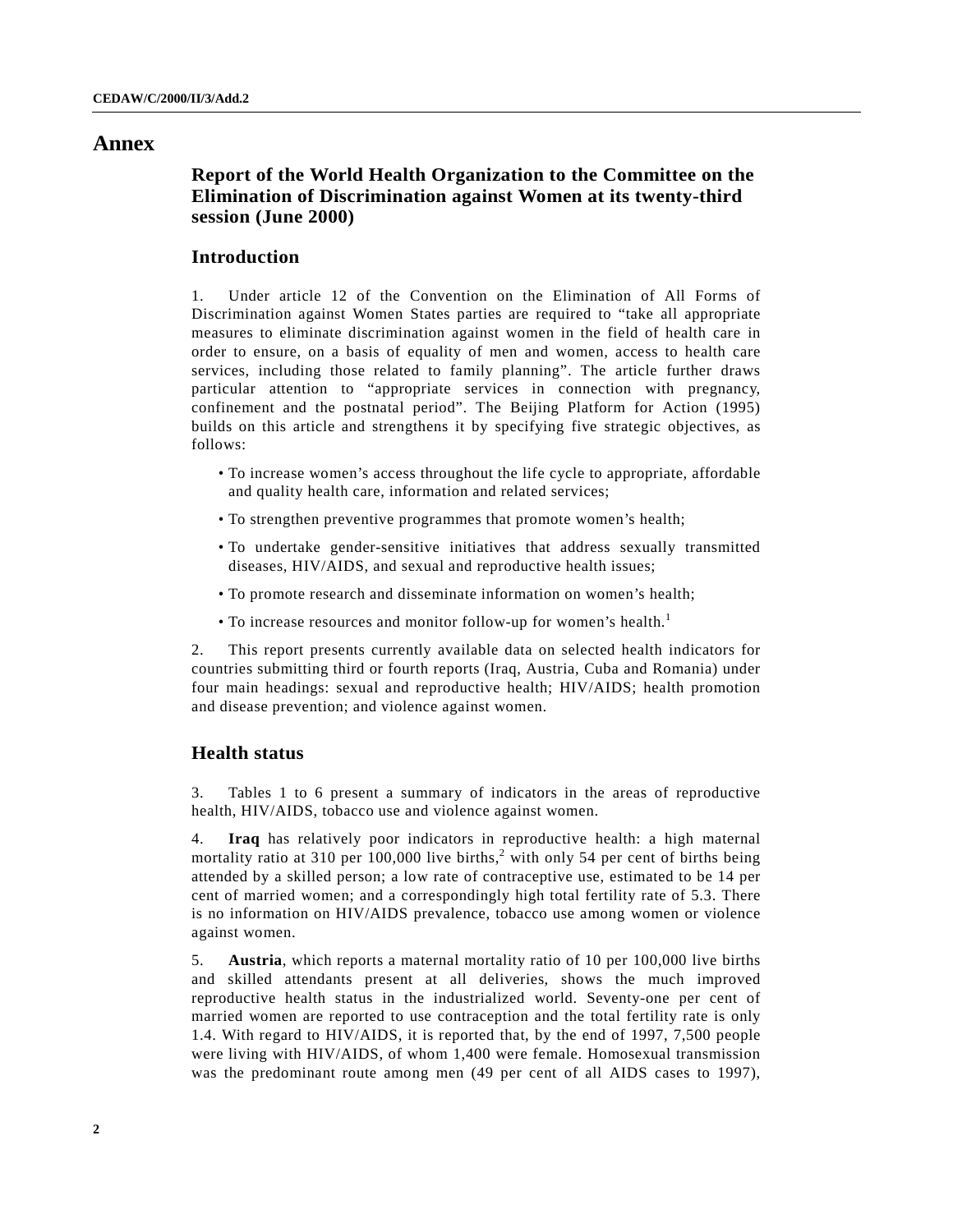while women mostly were infected through intravenous drug use (42 per cent of all AIDS cases to 1997).<sup>3</sup> Tobacco use among women, estimated at 24.6 per cent in a 1995 survey, represents a continuing health hazard.<sup>4</sup> Violence is also a serious problem, with 19 per cent of women affected, as shown by a 1992 survey. Among divorce cases the percentage was 59.<sup>5</sup>

6. **Cuba**, in spite of a lower level of prosperity, shows relatively good reproductive health indicators; maternal mortality ratio is 95, with 99 per cent of births supervised by a skilled attendant. Contraceptive use, estimated at 70 per cent of married women, is at the same level as that in Austria, and the total fertility rate  $(1.6)$  reflects this concern for family planning.<sup>6</sup> The prevalence of HIV/AIDS is very low (0.02 per cent of adults) and 90 per cent of infections are transmitted through heterosexual contact.

7. In **Romania**, 99 per cent of deliveries are supervised by a skilled attendant, but the maternal mortality ratio remains relatively high at 130. Contraceptive use was estimated to be 57 per cent of married women in 1993, but more recent data are not available. The total fertility rate of 1.2 is in keeping with the trends in the region. The prevalence of HIV/AIDS infection is low. By the end of 1997, it was reported that the main mode of transmission was through blood products (19 per cent), followed by heterosexual transmission. There are no data on violence against women.

#### *References*

- <sup>1</sup> *Report of the Fourth World Conference on Women, Beijing, 4-15 September 1995* (United Nations publication, Sales No. 96.IV.13), chap. I, resolution 1, annex II, chap. IV, sect. C.
- $2$  WHO/UNICEF revised 1990 estimates of maternal mortality, Geneva (1996).
- $3$  WHO/UNAIDS epidemiological fact sheets on HIV/AIDS and sexually transmitted diseases, Geneva (1999).
- <sup>4</sup> WHO, Tobacco Free Initiative (1999).

 $<sup>5</sup>$  WHO, Database on violence against women (1999).</sup>

<sup>6</sup> United Nations Population Division, New York (1999).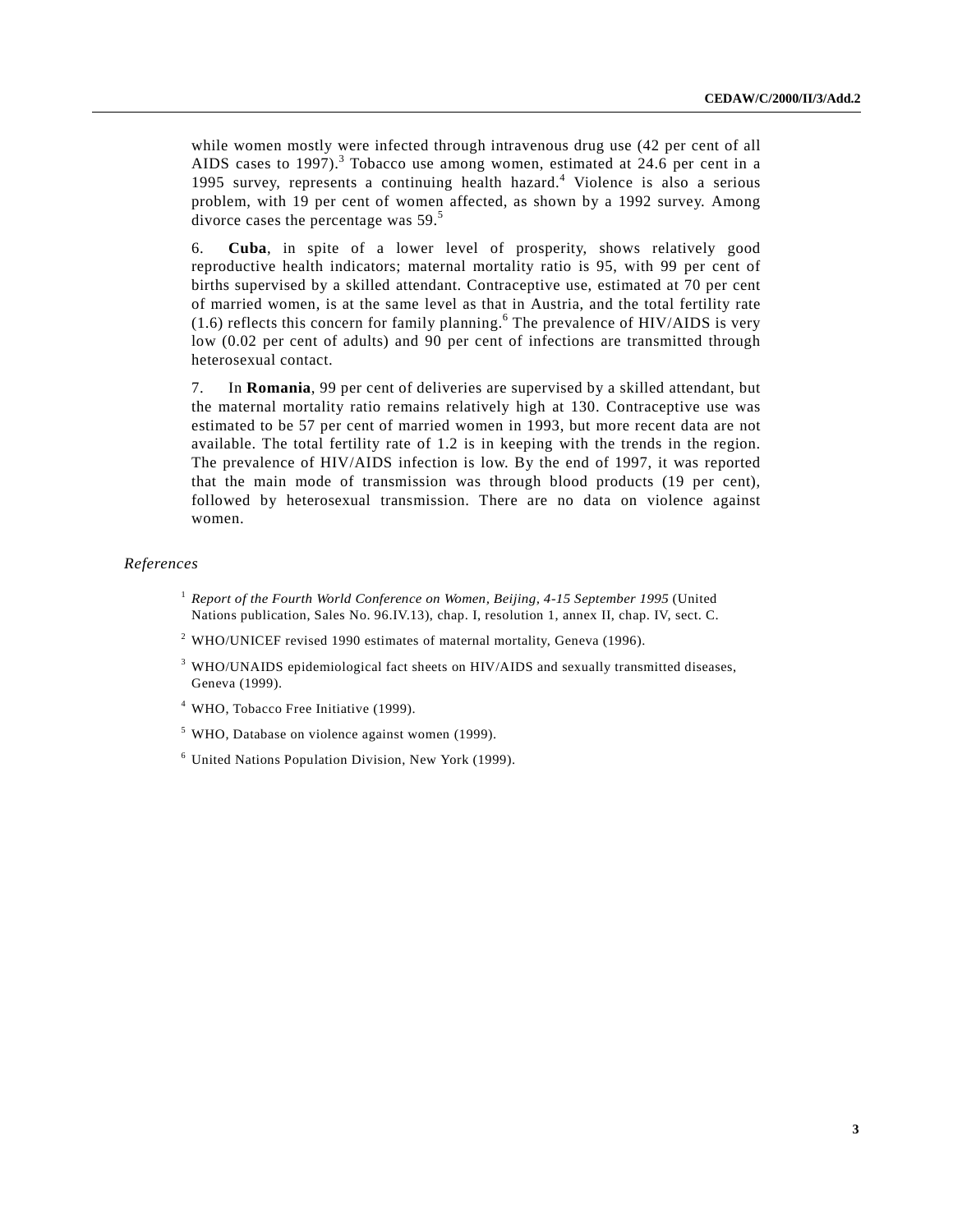| Table 1                                    |  |
|--------------------------------------------|--|
| Maternal mortality and attendance at birth |  |

|         | Maternal mortality ratio<br>$(1990$ estimates) | Skilled attendant at delivery<br>$(%)$ (latest) |  |  |
|---------|------------------------------------------------|-------------------------------------------------|--|--|
| Iraq    | 310                                            | 54                                              |  |  |
| Austria | 10                                             | 100                                             |  |  |
| Cuba    | 95                                             | 99                                              |  |  |
| Romania | 130                                            | 99                                              |  |  |

## Table 2

## **Legal status of abortion**

|         | Abortion permitted |                    |                  |                 |                   |                     |            |  |
|---------|--------------------|--------------------|------------------|-----------------|-------------------|---------------------|------------|--|
|         | Save life          | Physical<br>health | Mental<br>health | Rape,<br>incest | Fetal<br>problems | Economic/<br>social | On request |  |
| Iraq    | X                  |                    |                  |                 |                   |                     |            |  |
| Austria | X                  | X                  | X                | X               | X                 | X                   | X          |  |
| Cuba    | X                  | X                  | X                | X               | X                 | X                   | X          |  |
| Romania | X                  | X                  | X                | Χ               | Χ                 | X                   | X          |  |

#### Table 3

## **Contraceptive prevalence and total fertility rate**

|         |    |           | Contraceptive use, % of married women Total fertility rate 1995-2000 |  |  |
|---------|----|-----------|----------------------------------------------------------------------|--|--|
| Iraq    | 14 | 1990      | 5.3                                                                  |  |  |
| Austria | 71 | 1981-1982 | 1.4                                                                  |  |  |
| Cuba    | 70 | 1987      | 1.6                                                                  |  |  |
| Romania | 57 | 1993      | 1.2                                                                  |  |  |

### Table 4 **HIV/AIDS**

|         | % adults      | Median %<br>pregnant, urban | Median %<br>pregnant, non-urban | Main modes of transmission                               |
|---------|---------------|-----------------------------|---------------------------------|----------------------------------------------------------|
| Iraq    | $\cdot \cdot$ |                             |                                 | $\cdot \cdot$                                            |
| Austria | 0.18          |                             |                                 | Intravenous drug users $(42%)$<br>and heterosexual (39%) |
| Cuba    | 0.02          | 0                           | $\cdot$ .                       | Heterosexual (90%)                                       |
| Romania | 0.01          |                             |                                 | By blood products (19%)                                  |